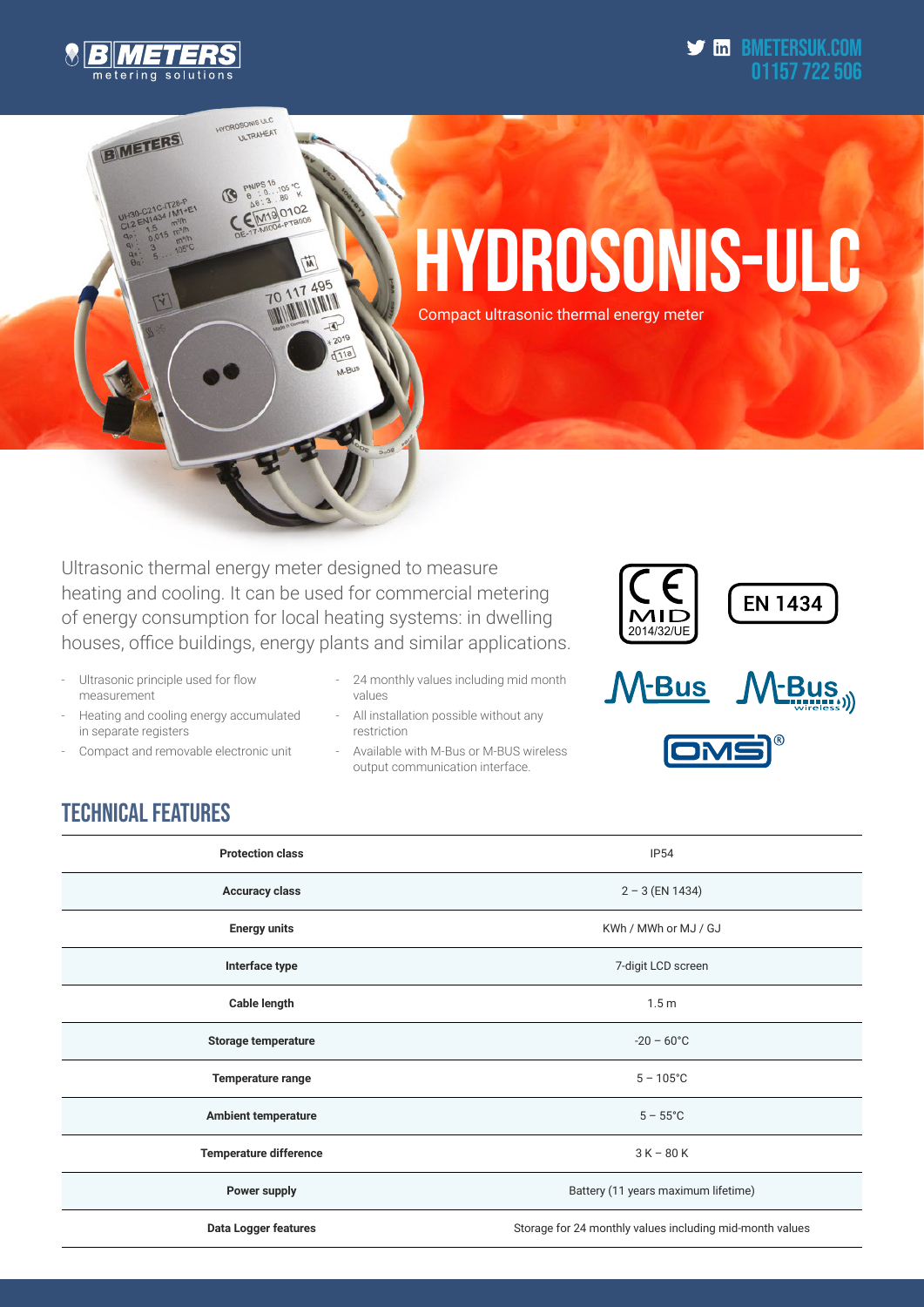

#### DIMENSIONS





10,3



**DN15** 

**DN20** 

### TECHNICAL DATA

|                             | <b>DN</b> | 15    | 15    | 15    |
|-----------------------------|-----------|-------|-------|-------|
| <b>Nominal flow rate Qp</b> | $m^3/h$   | 0.6   | 1.5   | 2.5   |
| <b>Maximum flow rate Qs</b> | $m^3/h$   | 1.2   | 3.0   | 5.0   |
| Minimum flow rate Qi        | $m^3/h$   | 0.006 | 0.015 | 0.025 |
| <b>Operating limit</b>      | 1/h       | 1.2   | 3     | 5     |
| Length                      | mm        | 110   | 110   | 130   |
| Pressure loss at Qp         | mbar      | 75    | 135   | 135   |
| <b>Threaded connection</b>  |           | G3/4" | G3/4" | G1"   |

Threading EN ISO 228-1:2003 Flange ISO 7005-2 / EN 1092-2 PN16



Standard version for installation on the return pipe. Version for installation on the flow pipe available upon request.